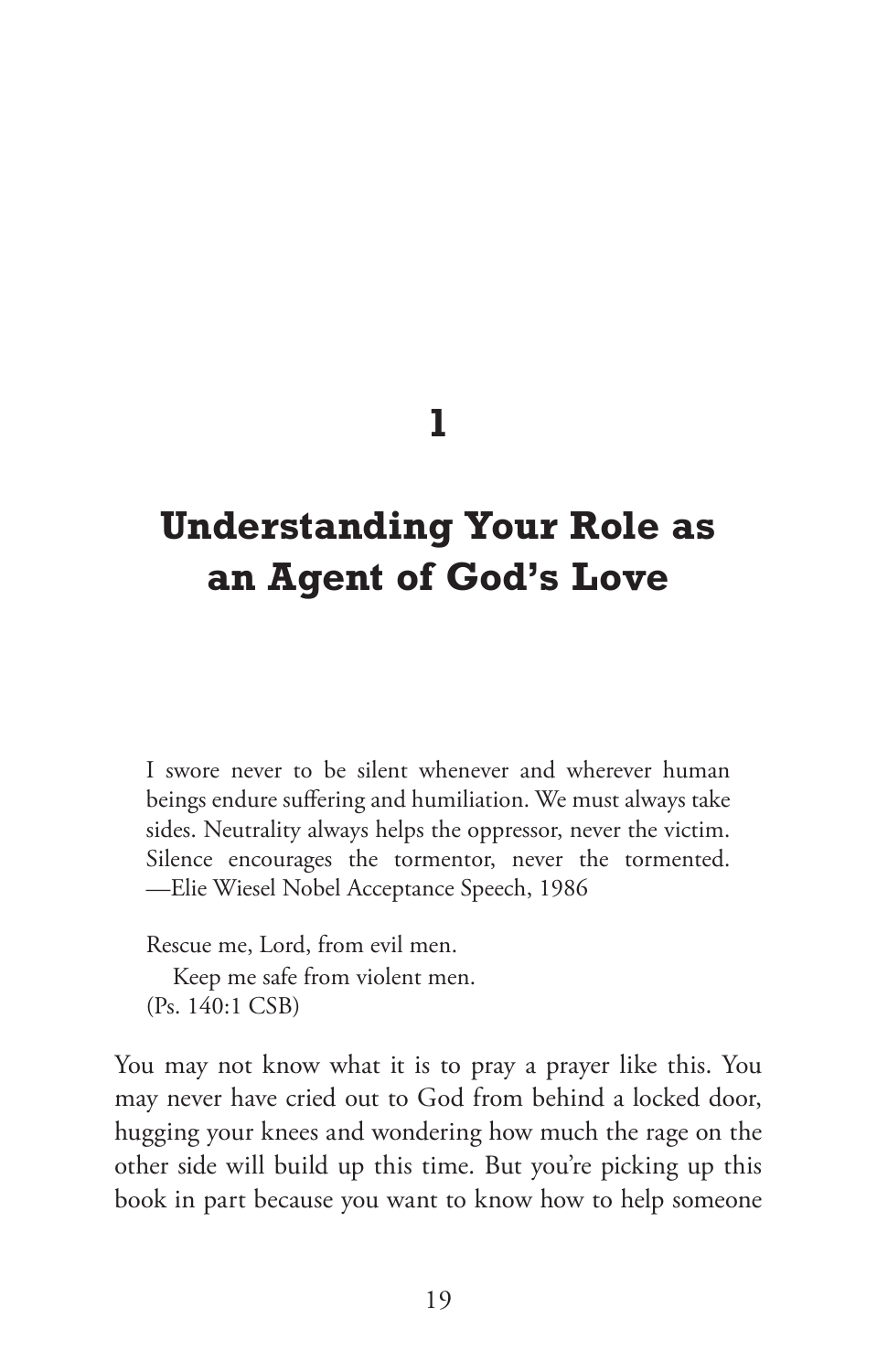who does have to pray this way. In fact, your reading this book may be the Lord's answer to her prayer.

Whether you are a pastor, a church leader, a friend, or a family member of someone you sense is under threat, you may feel paralyzed as to how you ought to respond to a situation you didn't cause, you don't know the full details of, and frankly scares you to death. But you also know paralysis is not an option when someone vulnerable is at risk.

Love is at the heart of God's will for you in this situation. Love, in fact, is at the heart of God's will for all of our relationships. It is the fulfillment of God's design for us, the realization of our greatest potential (Matt. 22:37-40; Rom. 13:8-10). But you may be surprised to learn that one of the primary tests of whether love is genuine is if it motivates a person to hate what is evil and to uphold what is good (Rom. 12:9-21). Love involves hate—a strong aversion to what harms others and dishonors the Lord. And it involves a strong attraction to what benefits others and honors the Lord. Love is the reverse of abuse because it builds others up at cost to self, rather than builds self up at cost to others. But love is not an equal opposite—it's far more powerful because, unlike abuse, love is sourced from the eternal depths of God's heart. You are an agent of a love much bigger than you. This love goes beyond sentiment, actually accomplishing good in someone else's life. It is dedication to their good. This is God's disposition toward people, and that should be a very encouraging thought for you as you try to help them. The love required to bring healing in this situation does not come from you. You are just an agent of God's love.

But how is love expressed in such an unclear and dangerous situation? In normal life, love often comes in pastels, the thousand gentle hues of human interaction. You enjoy light conversation, you overlook small offenses, you learn to appreciate people for who they are with all their shortcomings.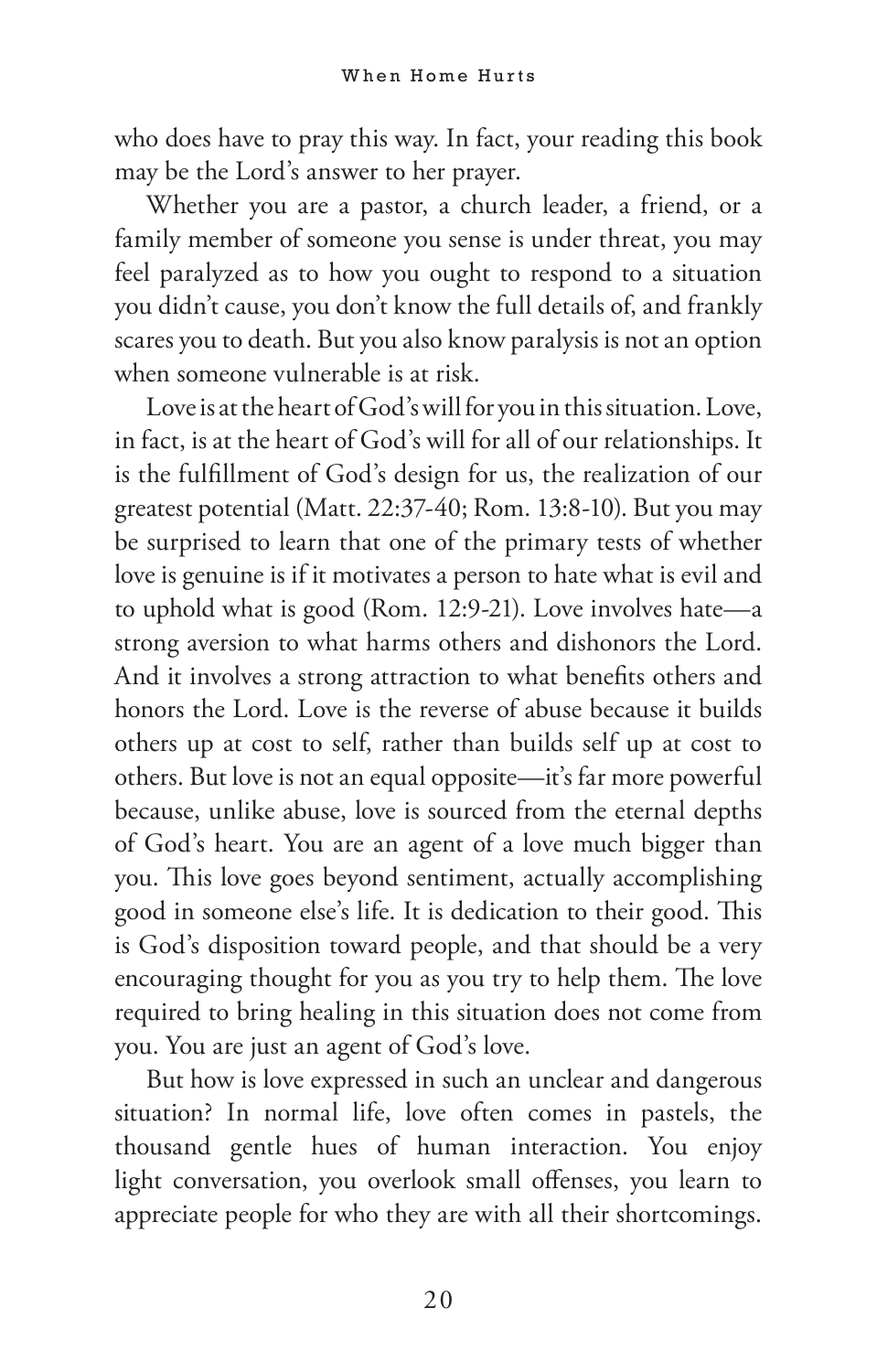But when it comes to loving people in the swirling shadows of domestic abuse, love must come in stronger colors—colors that stand out in the gloom.

To the person being abused, your love comes in the color of dawn—a bright contrast to darkness, offering a new way of seeing life her eyes had forgotten. To the person committing abuse, your love is the color of alarm, disrupting the haze that hides their behaviors. To the family, friends, and church that surround them, your love is the color of the horizon, giving them a wider perspective to help them navigate this situation. In the dark grays of domestic abuse, your love comes best in stronger colors than normal.

We use the metaphor of strong colors to illustrate active care for those in an abusive relationship, as opposed to merely vague awareness of it. Our hope for this book is that the color of your love toward victims and abusers will represent the love that God has for them. Our goal is not just to call you as a church leader, friend, or family member to be involved, but to show you how to be involved in ways that reflect God's heart as displayed in His Word, and in ways that do not cause further harm.

### Why Active Involvement Is Difficult

But you may still be hesitant about why it's necessary to be involved. That hesitation is certainly understandable in an unfamiliar and threatening situation like this. But let's get rid of that hesitation with some firm conviction since without solid conviction you'll lose heart in the process.

#### *I am scared of making a mistake.*

Let's put this to rest right away. You will not make *a* mistake. You will make many mistakes. The nature of hazy situations is that you will not immediately know what is best to do at any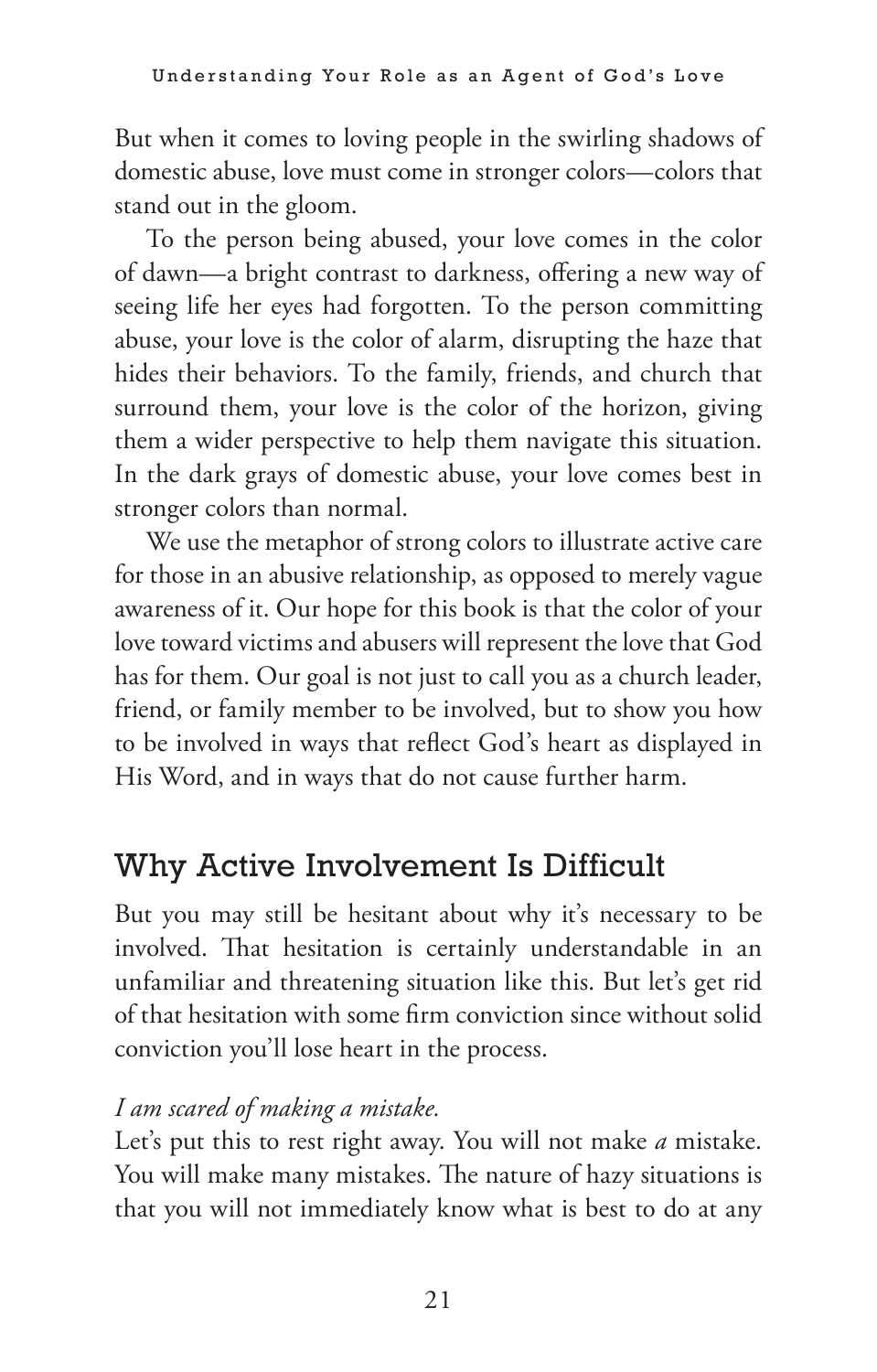given point. This is part of the process. Part of our job in this book is to provide a framework that will help you avoid the kind of mistakes that cause harm.

Fear of failure is often the greatest enemy of righteousness. Do not fear. There is a secret that will make your mistakes far less likely to harm anyone else: the virtue of humility. Humility—that is, both an awareness of your own limitations and a willingness to be corrected as you go—will keep you seeking the right knowledge for wise response, both from Scripture and from those suffering under abuse. Humility invites the grace of God (James 4:6; 1 Pet. 5:5).

#### *I have no experience with these situations.*

You may have little experience with domestic abuse situations, but you can still be a learner and a helper. You may not have chosen to be in this situation, but God in His mysterious providence has placed you in it to help someone who is hurting.

You are also seeking wisdom from people who do have experience with these situations. We hope this book can be a helpful initial guide, but we also commend resources produced by other people with experience and specific training in domestic violence, trauma, victim advocacy, abuser intervention, and related subjects. You should also get to know the folks involved in local domestic violence shelters, victim advocates, batterer intervention programs, and knowledgeable legal experts. We will say more about a coordinated community response in the coming chapters. Church leaders should see such resources as gifts.1

You may not have as much experience as you would like to handle this situation, but people with more experience are not

<sup>1.</sup> See Appendix C: National and State Domestic Abuse Resources for a good start on finding experienced and trained local resources in domestic abuse. Please take advantage of these resources. You cannot carry this burden alone.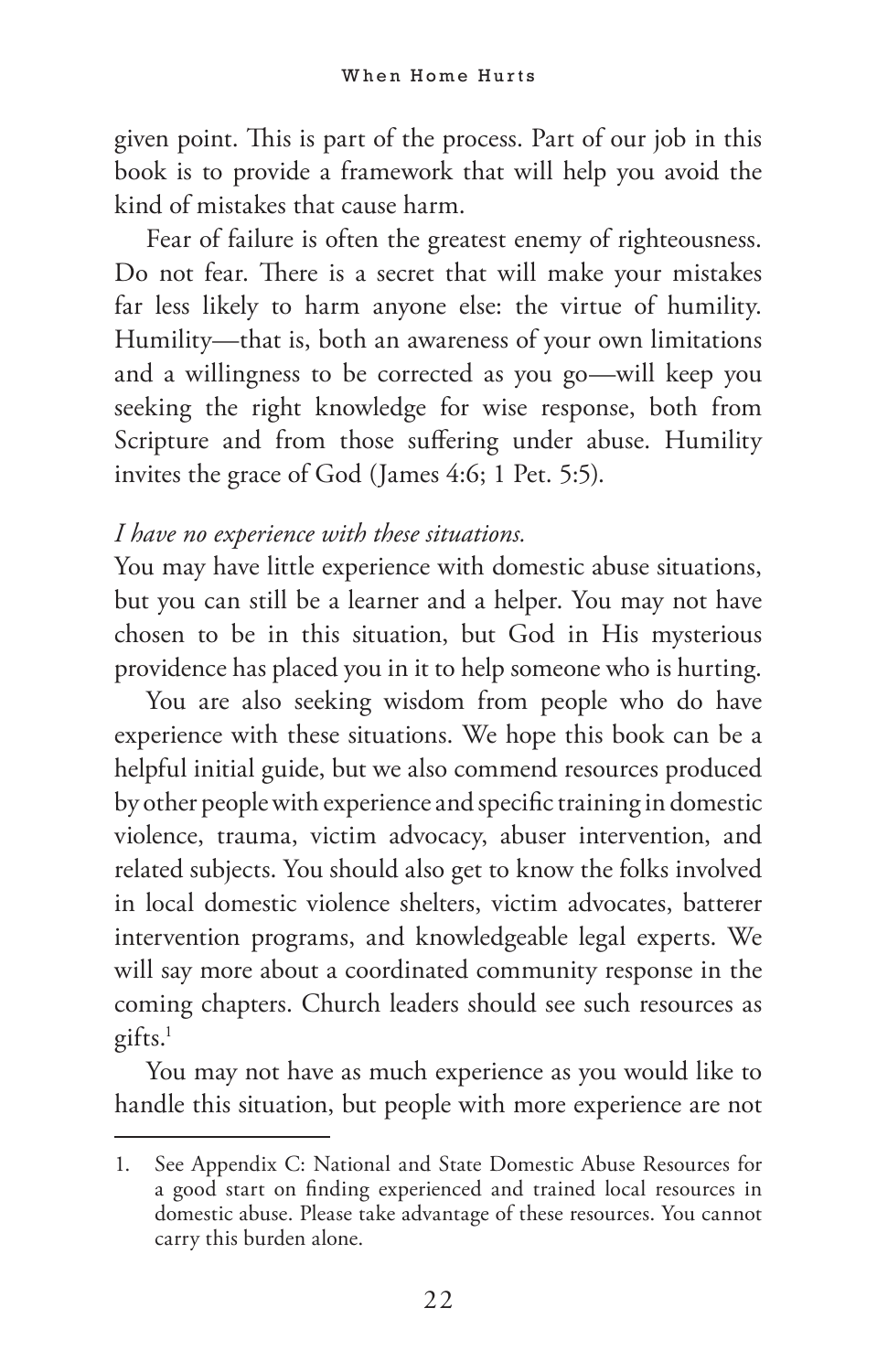sitting in the seat God placed you in at this time. You are in the position to help, and they are not. So learn from them, and help. By proximity, the burden to help is yours to bear (Gal. 6:2), but you should not bear it alone. You don't have to be an expert in domestic violence to respond competently.

#### *I need to believe the best about people.*

The process of caring for victims of domestic abuse often stalls before it even gets on the road. The point at which it often stalls is the initial disclosure, when a victim (or her friend) describes the cruelty of a man who is really a nice guy at church. To the church leader hearing the accusation, it may initially feel uncharitable to even consider the claim. It feels unloving to entertain the thought.

But this is an occasion where charitable instincts are wrong. A biblical view of people demands more from us. Christian love has more dimension to it than the flat pietism of 'believing the best about people.' Such pietism is often not much more than the vanilla tolerance of our age. Christians understand sin not just as external actions, but as inner corruption (Eph. 4:22). Christians also understand love not just as kind sentiments, but as the resolve to do what it takes to bring actual good to another person (1 John 3:18). So doing actual good for someone will sometimes involve not focusing on what they're doing right, but exposing what they're doing wrong (Heb 3:12-13). The self-deceit that is part of all sin is especially blinding in abusive sin. The more a person is self-deceived, the more taking him at his word is actually unloving. It allows him to maintain his illusion. God calls us to be discerning about people and their character, and to relate to them accordingly (Prov. 26:4-5, 24-25).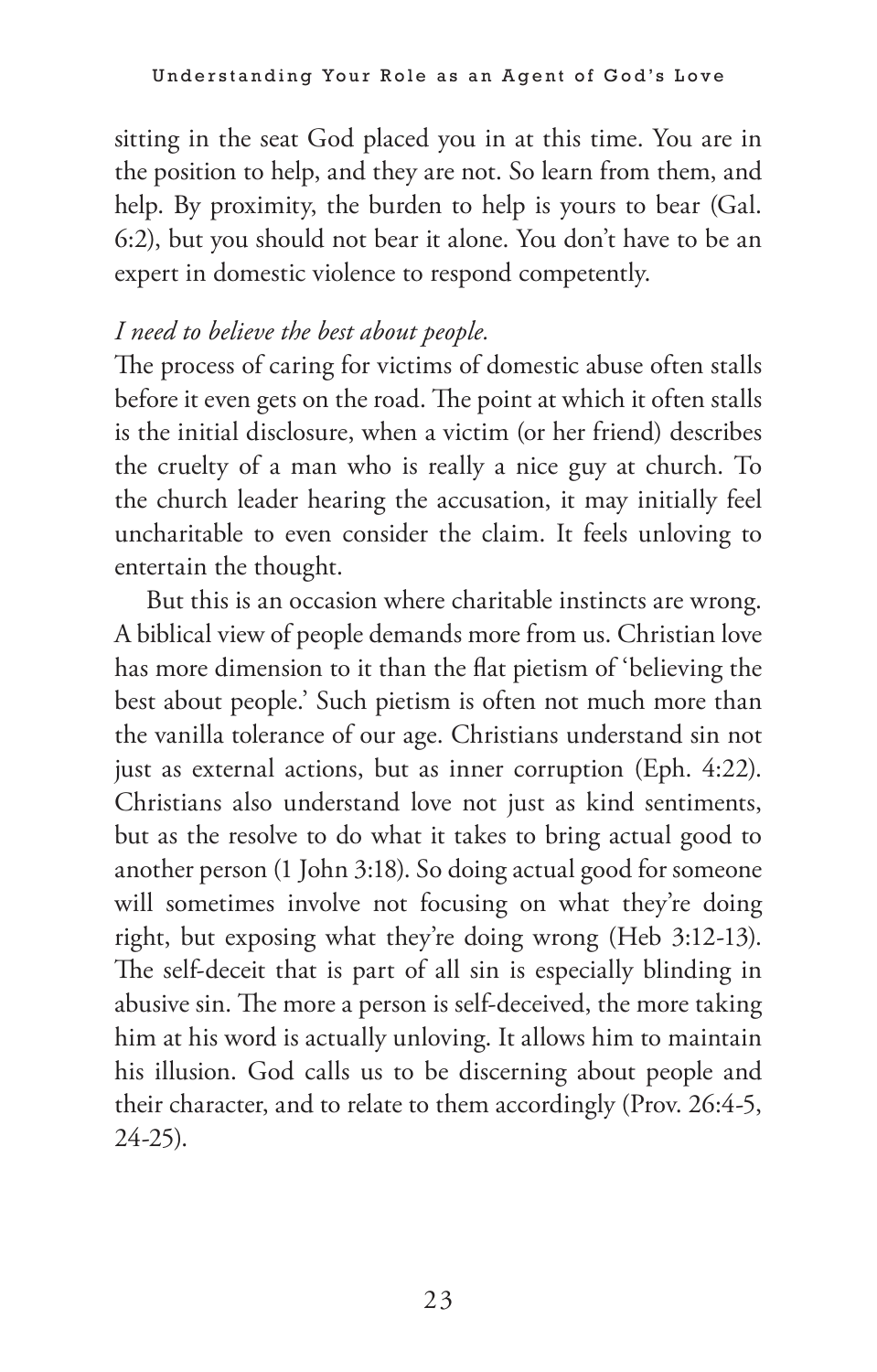#### *I'm not sure who is telling the truth in this situation.*

You're right. You aren't sure. But you don't need to be certain about the truth to help . Unlike God, we discover truth through active exploration of the unfolding situation over time. If you waited to act until you knew who was telling the truth, you would be waiting a long time. And you would be acting too late for the sake of the victim.

False reports of abuse are rare, due to the stigma and shame associated with it. In fact, most experts say that abuse is typically under-reported. For this reason, we encourage first responders to take disclosures of abuse seriously. The truth will get sorted out through a coordinated community response in which there are multiple eyes on the relationship from many angles. We will not be recommending punitive measures toward a person accused of abuse without due process, but acting for the safety of a potential victim is not a question of punitive action of any kind. It is prudence.

More on that in the coming chapters. We will offer a framework to help you discern the best actions to take based on the limited knowledge you have at each stage. God does not expect you to be God. He alone knows the hearts of men. But, He does expect you to actively seek the knowledge necessary to make the hard decisions that, in faith, need to be made in a world of fallen relationships. Better yet, He will help you do it.

### Why Active Involvement Is God's Will for Church Leaders

God gave leaders to the church to shepherd, protect, comfort, teach, guide, warn, and admonish them. They are examples to the flock of how Christians ought to conduct themselves in a world that doesn't look much like the God who made it. For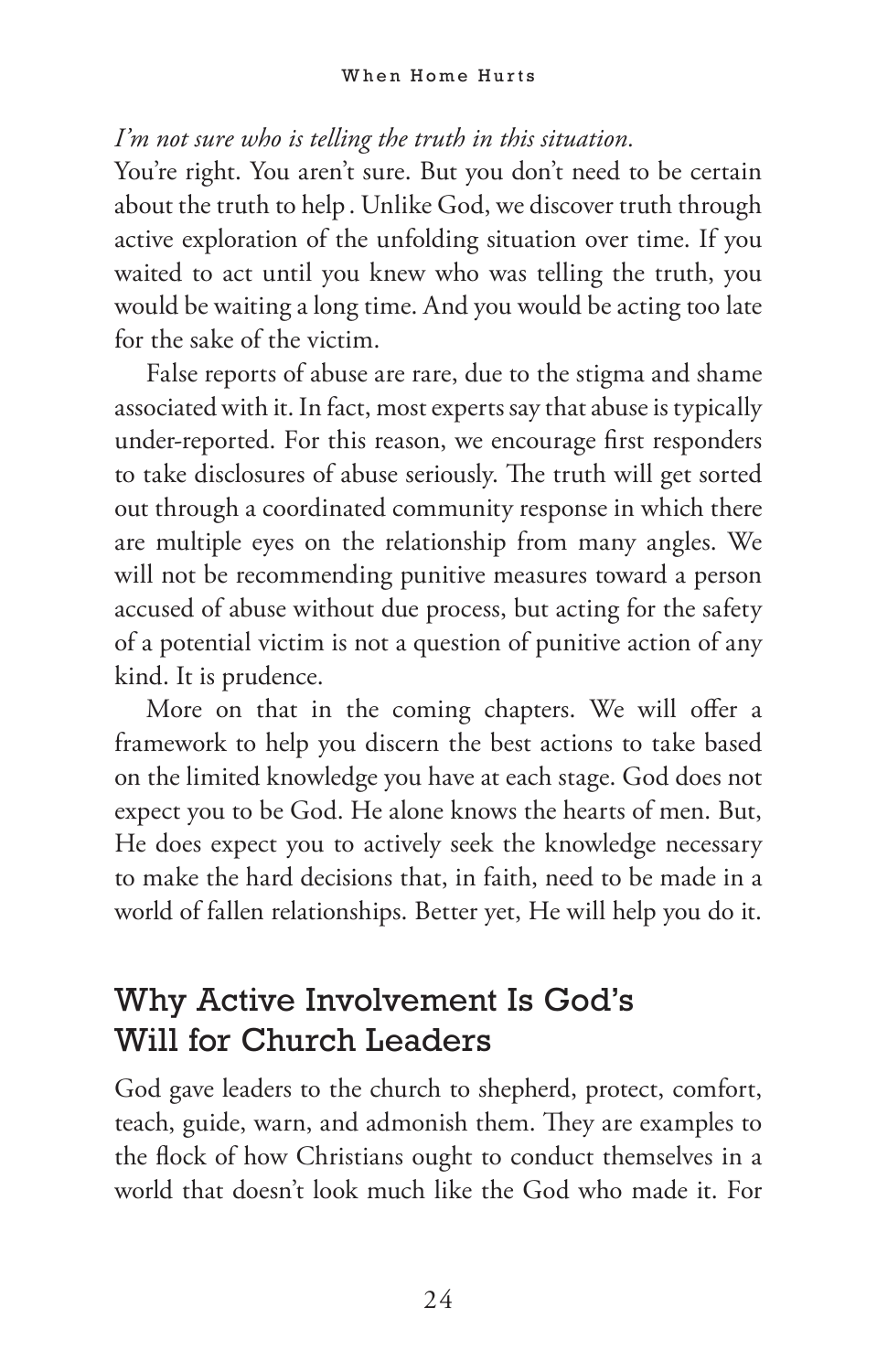our present concern, we want to highlight two particular ways church leaders model God's character.

*Church leaders embody the protective care of the Lord to hurting people.*

I am the good shepherd. The good shepherd lays down his life for the sheep (John 10:11).

Christians have always found this to be one of Jesus' most beloved testimonies about Himself. We love it because it conveys how deeply He loves us—enough to face any danger that threatens His sheep. He is defensive of those who are His. They are weak. But He is strong. Church is where our families learn to sing this.

And church is where they see it modeled. Jesus calls Himself the Good Shepherd, but He extends His care through undershepherds. He places them over His church to model His care—to love the sheep He loves with the same protective heart. You hear this in the apostle Paul's voice as he speaks his parting words to the elders he appointed in Ephesus, 'Pay careful attention to yourselves and to all the flock, in which the Holy Spirit has made you overseers, to care for the church of God, which he obtained with his own blood. I know that after my departure fierce wolves will come in among you, not sparing the flock' (Acts 20:28-29).

Paul describes these wolves as coming 'from among your own selves' who go around 'speaking twisted things' in order 'to draw away disciples after them' (v. 30). Paul was warning them of men who would both *teach false doctrine* and *live falsely before the people* (2 Cor. 11:1-15; Gal. 1:6-9; 1 Tim. 6:3-5; 2 Tim. 3:1-9). The two always go together. False teachers exert their influence through both *teaching* and *behavior*.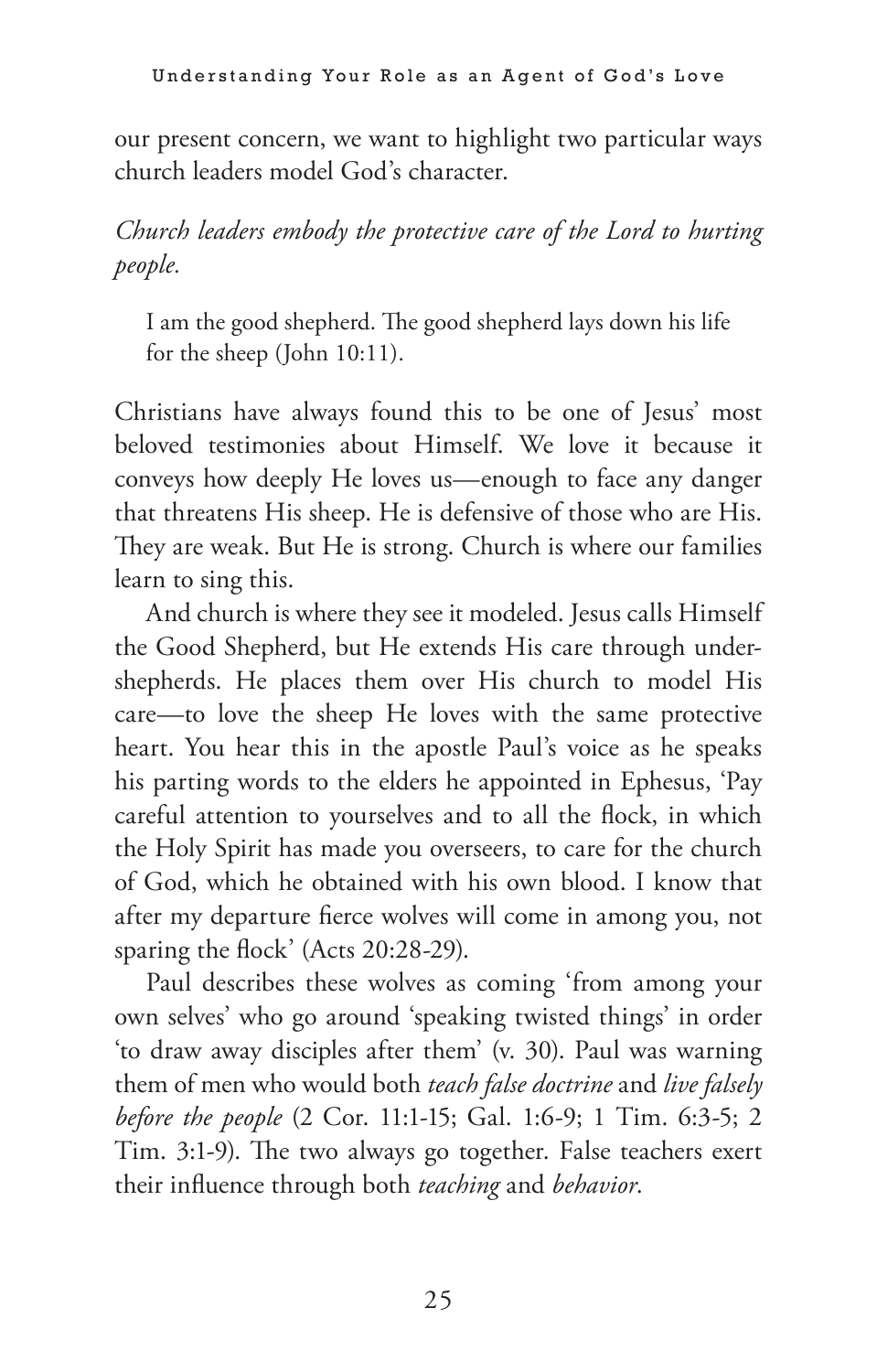Church leaders are charged with protecting the flock from false teachers. Perhaps you only considered false teachers as those who would try to teach some ancient heresy in Sunday School class. Those are not the people 'from among your own selves' you typically need to worry about. Those problems are apparent, and you have a doctrinal statement to help you draw the proper lines. No, the more typical danger to your people are those who, with their influence, *live falsely* before them. They may never get behind a lectern or hand out pamphlets, but they still teach. In fact, they teach far more effectively by modeling with their private behavior lies about who God is, what marriage was designed for, even what love is. When false living involves violence, the destructive effects mushroom.

Protecting God's people is not easy. You are entering into a risky situation. We will offer suggestions for a wise approach that reduces certain risks, but the threat is real. Jesus is not a hired hand who flees when the wolves come (John 10:13). The shepherds He appoints don't flee either. This is why you must respond resolutely when abuse is disclosed or the possibility of abuse becomes evident. Vague responses will not disrupt the anything-but-vague dynamic of abuse that vulnerable people endure. Unflinching response comes from strong resolve and clear perception. Strong resolve comes from sharing the Good Shepherd's heart. Clear perception comes from understanding the dynamics involved. You are reading this book to begin forming that perception.

#### *Church leaders use their influence to serve the church, never to take from her.*

The apostle Peter, as bold a leader as he was, spoke of the responsibility of oversight tenderly, even poetically in 1 Peter 5:2-3: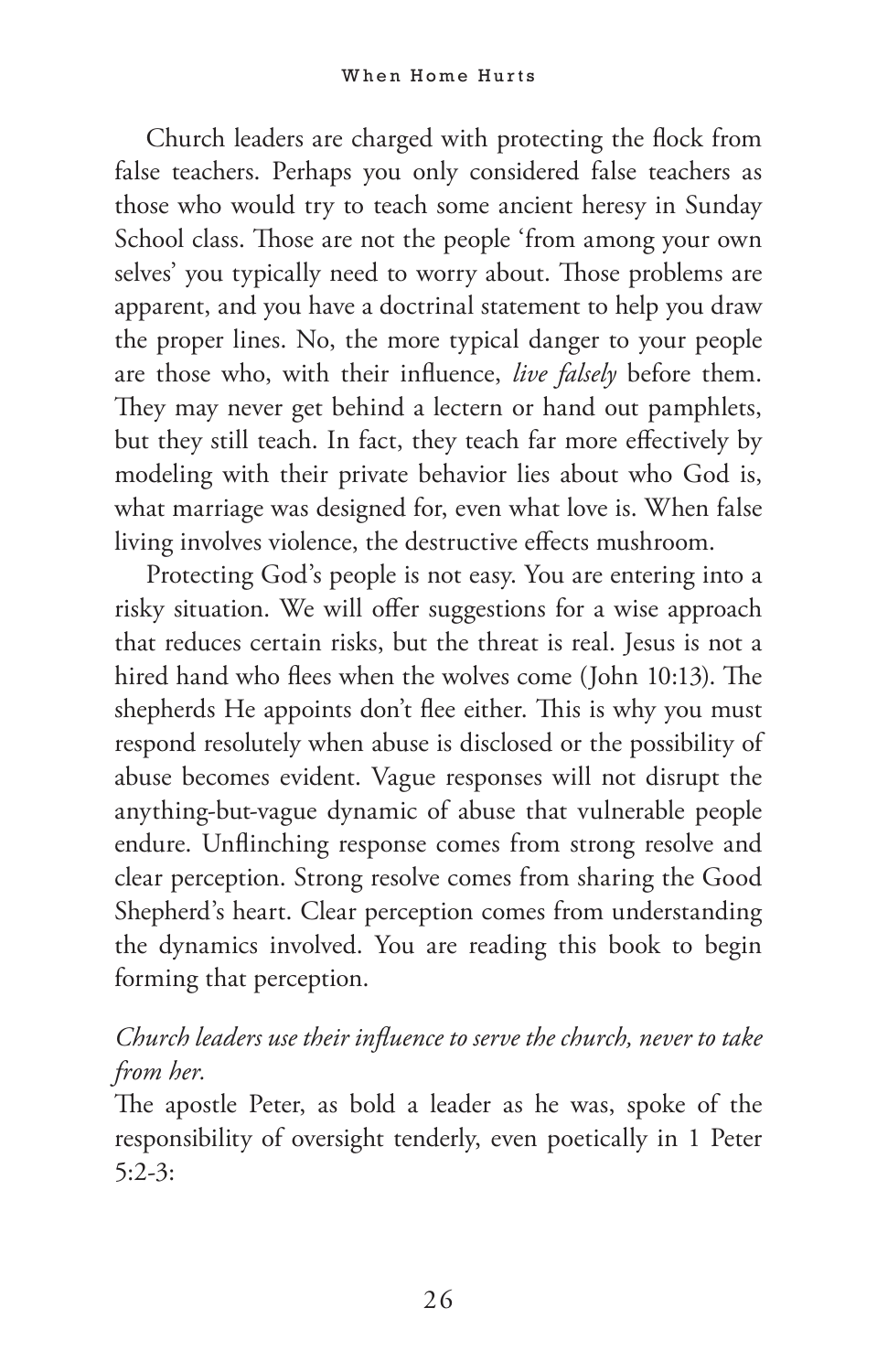Shepherd the flock of God that is among you, exercising oversight, *not* under compulsion, *but* willingly as God would have you *not* for shameful gain, *but* eagerly *not* domineering over those in your charge, *but* being examples to the flock.

Peter's threefold contrast shows how easily that responsibility can be misused. This is why many people have rejected the very idea of authority—they cannot separate authority from its misuse. They may never have seen a good example of godly authority, in which the person in authority willingly takes on the responsibility to provide for others instead of himself, and the decisions he makes are for their gain and not his own.

Peter had learned from his Master. Power is never exercised for the gain of the one who possesses it, but for the gain of those who don't. Authority is exercised *at cost* to the one in authority. I imagine Peter remembered with some ache in his soul the rebuke of Jesus, when the disciples were elbowing past each other for more authority.

You know that those who are considered rulers of the Gentiles lord it over them, and their great ones exercise authority over them. But it shall not be so among you. But whoever would be great among you must be your servant, and whoever would be first among you must be slave of all. For even the Son of Man came not to be served but to serve, and to give his life as a ransom for many (Mark 10:42-45).

Jesus, the Son of God, used His authority to give His life for our gain, not to take our lives for His gain. But that's not all. After He had given His life, He was raised from the dead and granted all authority in heaven and earth as the risen Son of Man sitting at the right hand of God (Matt 28:18; Eph 1:20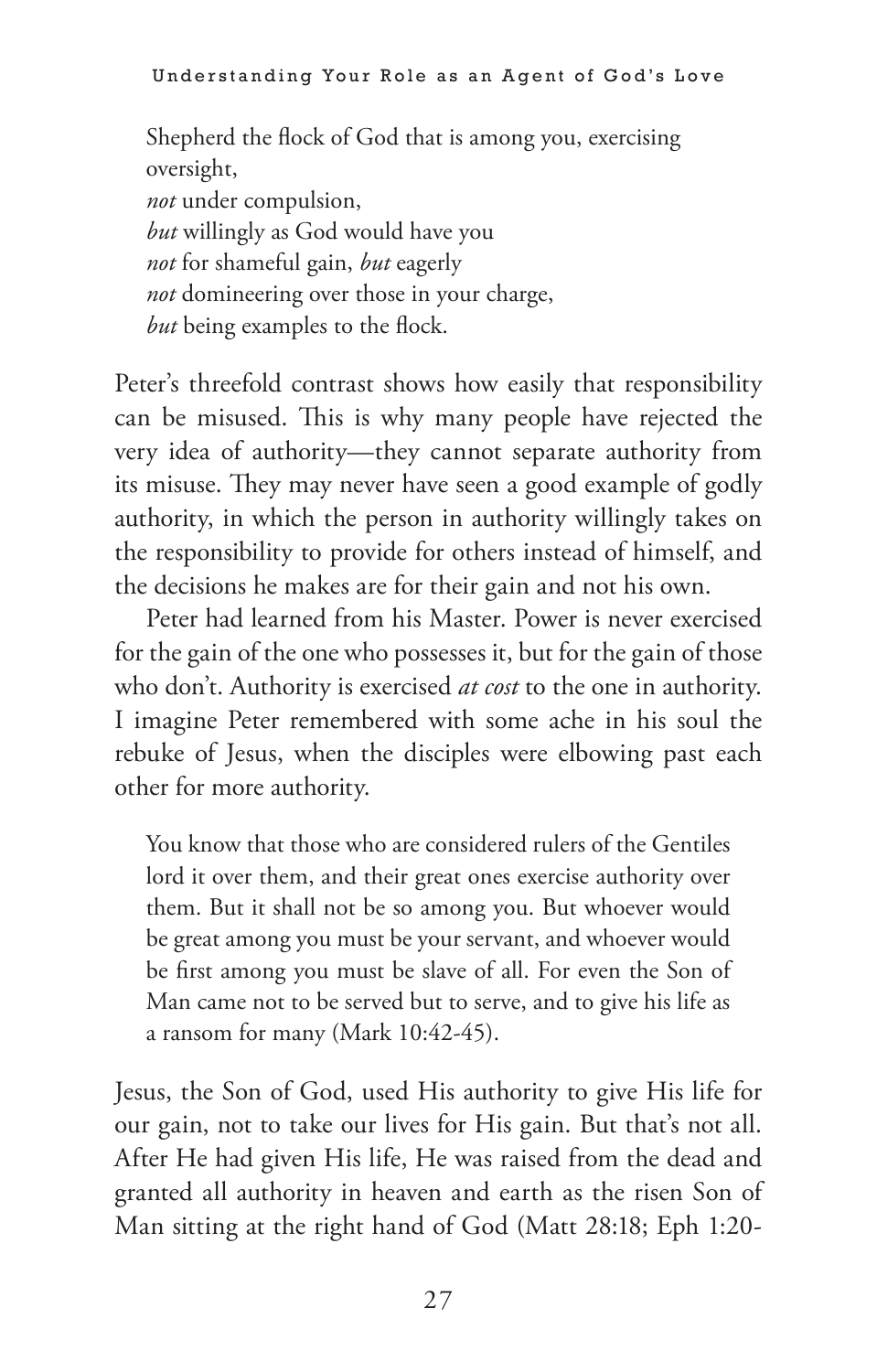23). The manner in which He exercises His authority from this new position of privilege is the same: to bring life to those under it.

People who live under abuse experience the exact opposite. Whether an abusive person uses the word 'authority' or not, he uses greater influence (whether due to greater physical strength, earning potential, social connectedness, or otherwise) to gain from those with less. This is an evil authority. And evil authority is not combated with the absence of authority (which is a fantasy that ends up causing greater harm to vulnerable people). No, evil authority is combated with godly authority.

By displaying self-emptying authority, church leaders create an atmosphere that's oxygen to victims and survivors of abuse. The apostle Paul makes this connection. At church, godly authority is displayed when pastors—and by implication, all church leaders—are self-controlled, not violent but gentle, not quarrelsome, not greedy for personal gain, not arrogant, not quick-tempered, not a drunk, and able to display the kind of leadership that rallies his family behind him rather than exasperates them (1 Tim. 3:1-7; Titus 1:6-9; Eph 6:4). This is oxygen to people living under abuse, who have to go home to deadlier air.

And as much as godly influence is oxygen to victims of abuse, it is carbon monoxide to abusers. The Lord, the ultimate authority, has never tolerated for very long the oppression of His people by the powerful people of this world.

For he who avenges blood is mindful of them; he does not forget the cry of the afflicted. (Ps. 9:12).

Remembering those who are afflicted requires a form of avenging—not going on some crusade or leveling threats at an abuser, as we'll explain. No, the concept of avenging is when